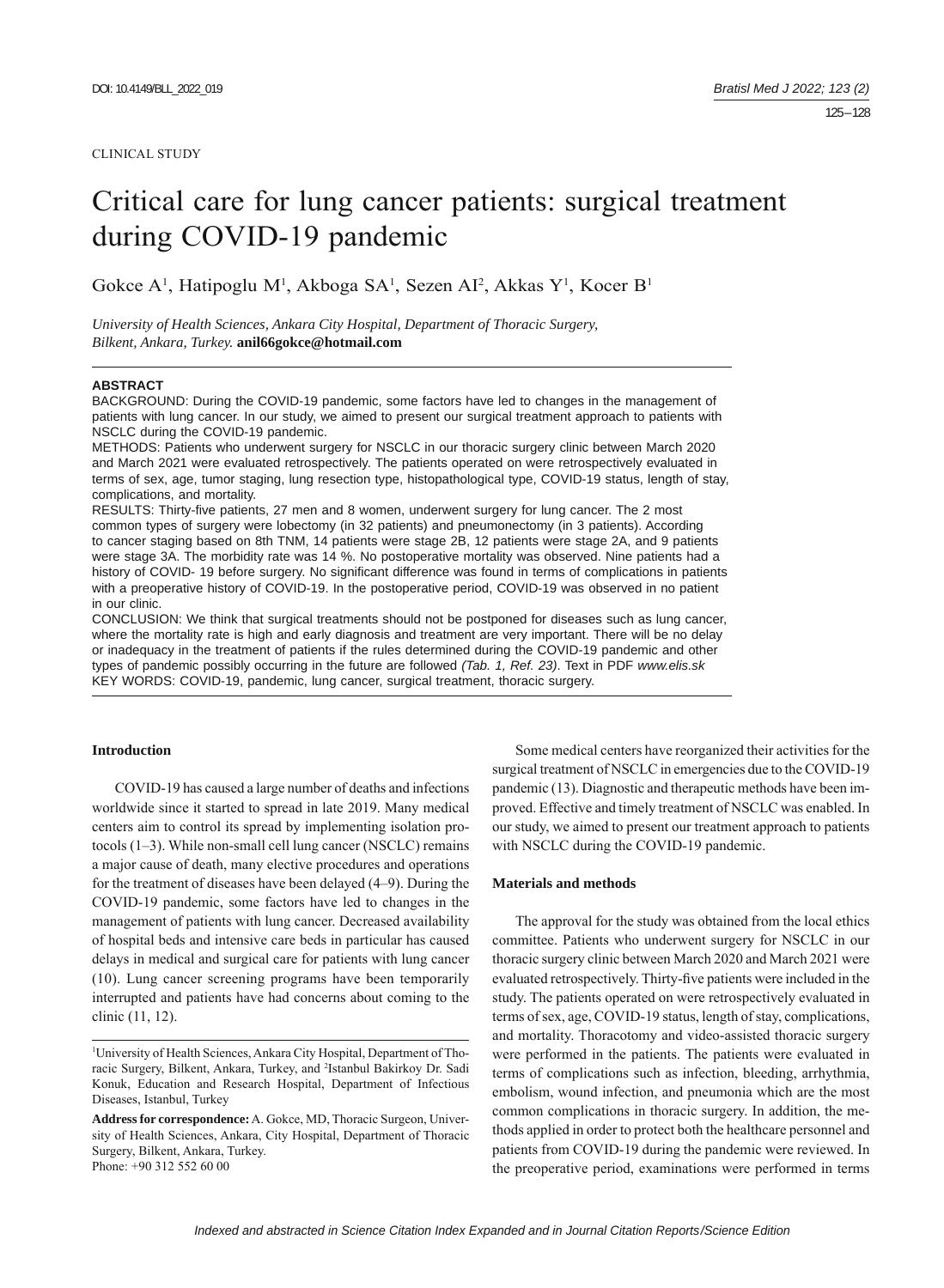## 125 – 128

of surgical preparation and infection. Consultations were held regarding additional diseases. The COVID-19 PCR test was performed at least once before surgery. In the postoperative period, the follow-up and examinations were conducted for complications and COVID-19 infection. The patients were invited to attend a further check-up 10 days after their discharge. During this period, the patients were followed up.

## **Results**

During the study period, in our hospital, nearly 30,000 CO-VID-19 patients were followed up in the wards and intensive care units. During the 1-year study period of pandemic in our clinic, 35 patients, 27 men and 8 women, underwent surgery for lung cancer (Tab. 1). Their mean age was 57.7 years. The 2 most common types of surgery were lobectomy (in 32 patients), and pneumonectomy (in 3 patients). According to cancer staging based on 8th TNM, 14 patients were stage 2B, 12 patients were stage 2A, and 9 patients were stage 3A. The 3 most common symptoms were chest pain (in 14 patients), shortness of breath (in 4 patients), and cough (in 2 patients). Fifteen patients did not have any symptoms at the time of admission to our clinic. Postoperatively, wound infection was observed in 2 patients, arrhythmia in 1 patient, prolonged air leak in 1 patient, and bacterial pneumonia in 1 patient. The morbidity rate was 14 %. No

**Tab. 1. Nearly 30,000 patients with COVID-19 were followed in wards and intensive care units.**

|                                           | Study population<br>$n = 35$ |
|-------------------------------------------|------------------------------|
|                                           |                              |
| Gender                                    |                              |
| male                                      | 27                           |
| female                                    | 8                            |
| mean age                                  | 57.7                         |
| Age range (years)                         | $43 - 76$                    |
| Symptoms                                  |                              |
| no symptoms                               | 15                           |
| chest pain                                | 14                           |
| cough                                     | $\overline{2}$               |
| shortness of breath                       | $\overline{4}$               |
| Tumour stage (8 TNM)                      |                              |
| stage 2A                                  | 12                           |
| stage 2B                                  | 14                           |
| stage 3A                                  | 9                            |
| Preoperative COVID-19                     | 9 patients                   |
| Postoperative COVID-19                    | 0 patients                   |
| The average number of PCR tests performed | 1.8                          |
| Mean length of stay (days)                | 11.3                         |
| Operation types                           |                              |
| lobectomy                                 | 32                           |
| pneumonectomy                             | 3                            |
| Postoperative complications               |                              |
| no complications                          | 30                           |
| wound infections                          | $\overline{2}$               |
| arrhythmia                                | 1                            |
| pneumonia                                 | 1                            |
| prolonged air leak                        | 1                            |

postoperative mortality was observed. Appropriate antibiotic therapy and frequent dressing were applied for the most common wound infection. Respiratory physiotherapy and appropriate medical treatment were applied for the treatment of pneumonia. For the treatment of arrhythmia and embolism, the patients were referred to the relevant clinics and the recommended treatments were applied fully. No postoperative mortality was observed. The mean number of PCR tests performed in the preoperative period for COVID-19 disease was 1.8. Nine patients had a history of COVID-19 before surgery. No significant difference was found in terms of complications in patients with a preoperative history of COVID-19. In the postoperative period, COVID-19 was observed in no patient in our clinic. We presume that the effective measures implemented by the surgical team were responsible for COVID-19 disease not being seen in any patient in the postoperative period.

## **Discussion**

Standard assessment for NSCLC includes perioperative evaluation for imaging studies, biopsy, and surgery. Staging with computed tomography (CT) and positron emission tomography (PET) is an acceptable assessment of nodal metastasis or distant metastatic disease. Bronchoscopy and endobronchial ultrasound (EBUS) are used in cases in which mediastinal lymph node metastasis is suspected due to enlarged lymph nodes (greater than 1 cm) or hypermetabolic fluorodeoxyglucose F18. The COVID-19 virus enters the upper respiratory tract and can become aerosolized during bronchoscopy. Recent experimental studies of the virus have shown the presence of prolonged COVID-19 aerosols in the air for up to 3 hours (14). Considering the risk of hospitalacquired transmission of COVID-19 during aerosol-generating procedures, we tried to minimize the use of bronchoscopy and it was usually performed during resection. In patients with unknown or suspected COVID-19 status, cervical mediastinoscopy was used as an alternative to EBUS for surgical staging of the mediastinum to avoid bronchoscopy.

The evaluation of lung function is very important before surgical resection for lung cancer. Standard pulmonary function testing with spirometry and diffusing capacity (DLCO) is the most common check of lung reserve prior to lung resection. Forced expiratory volume (FEV-1) and DLCO in 1 second are routinely measured during pulmonary function testing. During the COVID-19 pandemic, the pulmonary function laboratory in our hospital was closed and the tests were postponed to minimize the risk of SARS-CoV-2 infection. Alternative methods were used to measure pulmonary reserve and determine pulmonary function during the initial surgical evaluation and determination of suitability for resection. The stair-climbing test is a potential alternative for assessing the functional level. Climbing two floors of stairs without desaturation on pulse oximetry is a good indication that the patient may tolerate lobectomy. Moreover, it was stated that the 6-minute walk test may be applied for patients and that it may provide pulse oximetry values that correlate well with FEV1 and DLCO in patients with chronic obstructive pul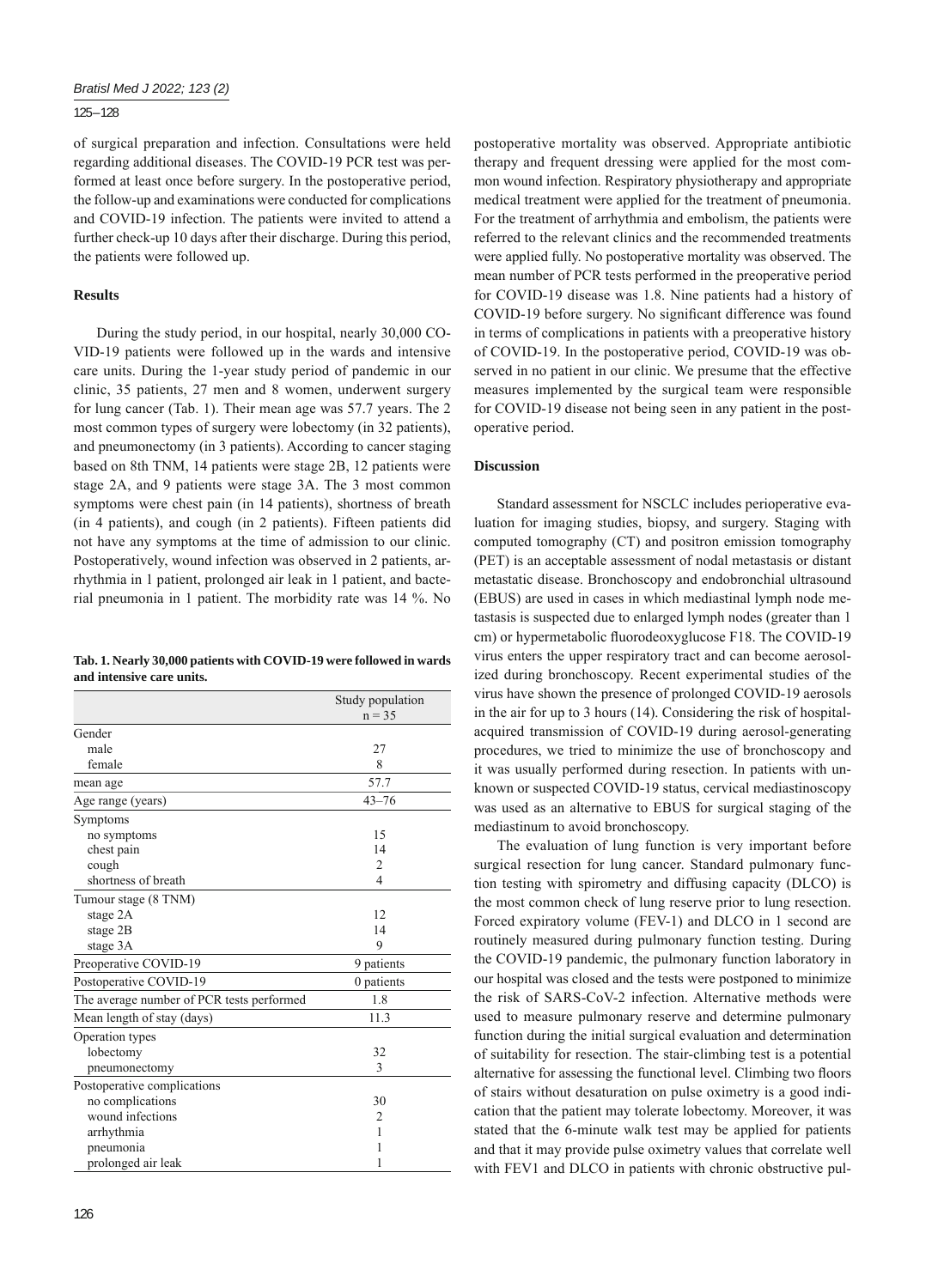monary disease (15, 16). In addition to all these methods in our clinic, arterial blood gas evaluation was used to determine respiratory function.

The increase in COVID-19 cases has put a significant pressure on hospital beds and ventilators in this country. Elective operative cases have been significantly limited or postponed altogether due to the incidence of COVID-19. Timely planning of lung cancer resections has been difficult given the limited operating room capacity during the COVID-19 pandemic. Surgical resection with lymph node dissection is still the gold standard for NSCLC treatment. The American College of Surgeons and similar associations have prepared guidelines for cancer surgery triage during COVID-19, originally published in late March 2020, outlining general principles for prioritizing surgical cases, including chest malignancies, in the acute stages of the pandemic (17). Although the doubling time of lung cancer cells is between 45 and 200 days, the tumor volume may grow rapidly (15). An analysis of the United States National Database showed that a delay in treatment of more than 8 weeks is an independent risk factor for disease progression in NSCLC (16). Therefore, the delays of more than 2 months may lead to progression of the disease, especially in patients awaiting surgery for early-stage lung cancer. Surgical treatment is also the gold standard in eligible patients with locally advanced lung cancer. However, because locally advanced patients generally are at advanced age and have additional diseases, it was thought that the surgical treatment to be applied during the pandemic may pose a high risk. For this reason, there are publications in the literature stating that non-surgical treatment should also be applied to these patients who are to undergo surgical treatment (18, 19). Surgical treatment was successfully applied to every patient who could be treated in our clinic, regardless of their stage.

During the COVID-19 pandemic, few findings have been reported on the safety of performing surgery. The data of 4 patients who became infected with COVID-19 showed a high mortality rate of 75 % (20). Cai et al showed that 7 patients tested positive for COVID-19 with a 43 % mortality rate after lung resection (21). Li et al stated that 25 patients had COVID-19 with a 20 % mortality rate after thoracic surgery (22). A publication from Italy evaluated the safety of surgery during COVID-19; 71 lung resections were performed without any reported postoperative COVID-19 (23). Our results show the feasibility and safety of performing surgical resection for lung cancer in a hospital with a high number of COVID-19 patients (80 % capacity). Resection was performed in 30 patients with NSCLC or high suspicion of lung cancer. No major postoperative complications or mortality were observed in the patients, and no patient was infected with COVID-19 postoperatively. All procedures were performed using a minimally invasive approach with a short median hospital stay. Factors that may have led to our results include our current safety procedure, availability of protective equipment at all times, CO-VID-19 testing for all patients and healthcare personnel, daily fever and symptom checks for all operating room personnel to support PCR testing, use of N-95 masks by all personnel, limiting operating room personnel numbers during intubation, use of

minimal invasive techniques, and postoperative management in special areas. For patient and healthcare staff safety, it was important to have the capacity to perform PCR testing on the day before or in the morning of the planned operation and test the entire hospital staff at various stages. We prioritized resections of patients at higher risk (solid nodule component >2 cm, SUVmax  $\geq$ 2.5, or change in short-range imaging) associated with higher malignancy rate and disease progression. The only exceptions for deferred cases were patients with low probability of metastasis, slow growing cancers, biopsy-proven carcinoid diagnosis, those who refused surgical resection, and 2 patients who tested positive for COVID-19. Other patients chose to be followed up with planned surgical resection.

## **Conclusion**

During the COVID-19 pandemic, thoracic surgery takes the highest risks due to direct contact with the lungs, especially in terms of surgery and postoperative period. We think that these risks will be minimized and health professionals will work safely due to the measures implemented during all processes. Moreover, we think that surgical treatments should not be postponed for diseases such as lung cancer, where the mortality rate is high and early diagnosis and treatment are very important. There will be no delay or inadequacy in the treatment of patients if the rules determined during the COVID-19 pandemic and other types of pandemics occurring possibly in the future are followed.

### **References**

**1. Ciceri F, Castagna A, Rovere-Querini P, De Cobelli F, Ruggeri A, Galli L et al.** Early predictors of clinical outcomes of COVID-19 outbreak in Milan, Italy. Clin Immunol 2020; 217: 108509.

**2. Franchini S, Spessot M, Landoni G, Piani C, Cappelletti C, Mariani F et al.** Stranger months: how SARS-CoV-2, fear of contagion, and lockdown measures impacted attendance and clinical activity during February and March 2020 at an Urban Emergency Department in Milan. Disaster Med Public Health Prep 2020; 1–10.

**3. Verelst F, Kuylen E, Beutels P.** Indications for healthcare surge capacity in European countries facing an exponential increase in coronavirus disease (COVID-19) cases, March 2020. Euro Surveill 2020; 25 (13): 2000323.

**4. Bilkhu R, Billè A.** Elective lung cancer surgery in the COVID-19 era: how do we do it? Tumori 2020; 106 (3): 190–192.

**5. Dingemans AC, Soo RA, Jazieh AR, Rice SJ, Kim YT, Teo LLS et al.** Treatment guidance for patients with lung cancer during the coronavirus 2019 pandemic. J Thorac Oncol 2020; 15 (7): 1119–1136.

**6. Luo J, Rizvi H, Preeshagul IR, Egger JV, Hoyos D, Bandlamudi C et al.** COVID-19 in patients with lung cancer. Ann Oncol 2020; 31 (10): 1386–1396.

**7. Chouaid C.** Cancer du poumon à l'ère du COVID-19. Rev Malad Respir Actual 2020; 12 (2): 2S378–382.

**8. Russano M, Citarella F, Vincenzi B, Tonini G, Santini D.** Coronavirus disease 2019 or lung cancer: what should we treat? J Thorac Oncol 2020; 15 (7): e105–106.